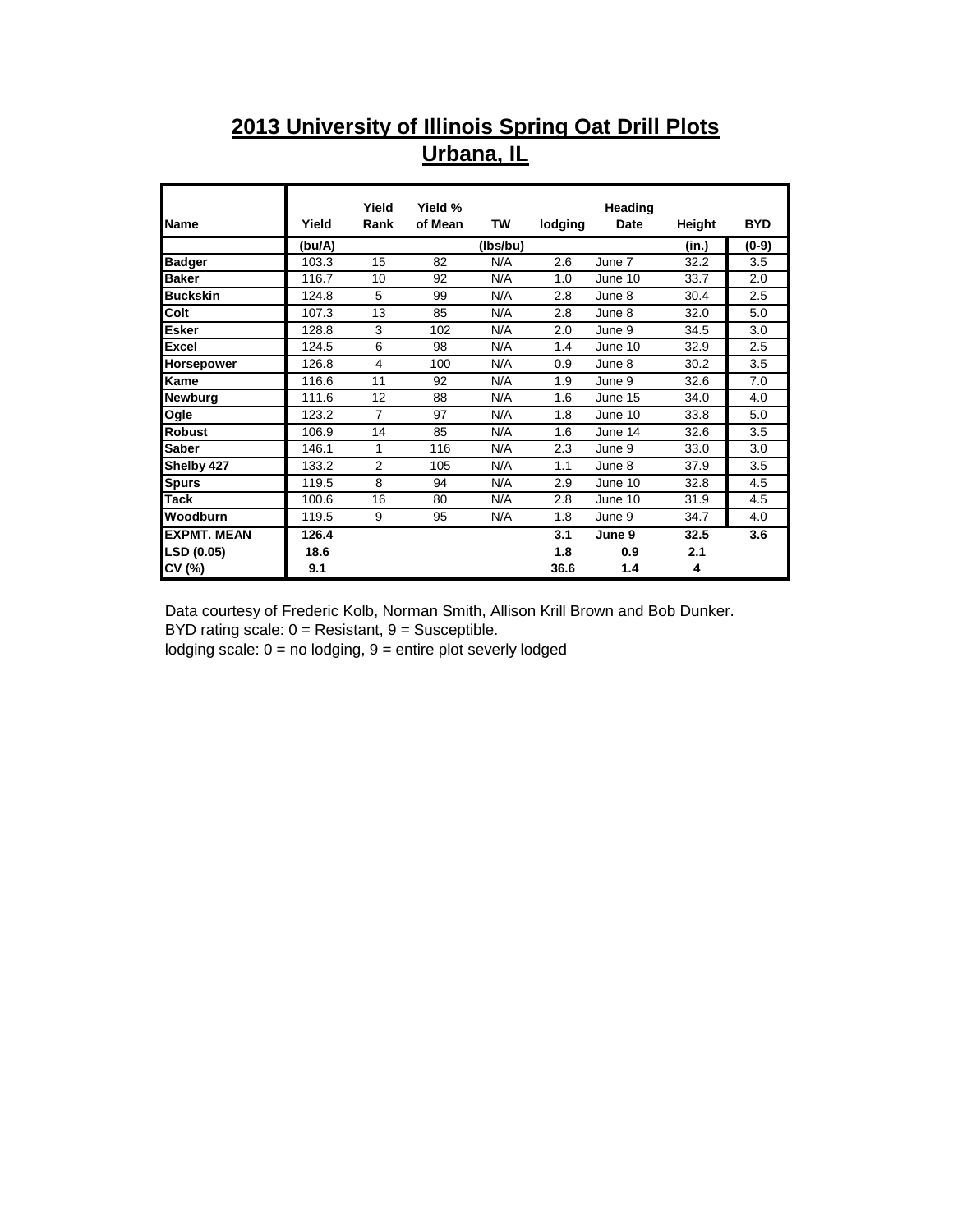## **2013 University of Illinois Spring Oat Drill Plots Monmouth, IL**

|                    |        |                   | Yield % |          | Heading |        |         |
|--------------------|--------|-------------------|---------|----------|---------|--------|---------|
| Name               | Yield  | <b>Yield Rank</b> | of Mean | TW*      | Date    | Height | Lodging |
|                    | (bu/A) |                   |         | (Ibs/bu) |         | (in.)  | (0-9)   |
| <b>Badger</b>      | 145.2  | 9                 | 96      | 31       | June 20 | 36.4   | 1.0     |
| <b>Baker</b>       | 157.8  | 5                 | 104     | 35       | June 25 | 41.5   | 0.9     |
| <b>Buckskin</b>    | 158.8  | 4                 | 105     | 36       | June 23 | 34.7   | 0.6     |
| Colt               | 137.4  | 13                | 91      | 37       | June 20 | 36.4   | 1.1     |
| Esker              | 133.0  | 14                | 88      | 33       | June 24 | 36.7   | 1.3     |
| <b>Excel</b>       | 158.9  | 3                 | 105     | 34       | June 23 | 39.3   | 1.1     |
| Horsepower         | 144.3  | 10                | 95      | 35       | June 23 | 38.5   | 1.1     |
| Kame               | 132.2  | 15                | 87      | 31       | June 22 | 34.7   | 1.0     |
| Newburg            | 126.9  | 16                | 84      | 31       | July 1  | 42.5   | 1.0     |
| Ogle               | 145.8  | 8                 | 96      | 33       | June 22 | 36.5   | 0.9     |
| <b>Robust</b>      | 140.4  | 12                | 93      | 33       | June 28 | 38.1   | 0.9     |
| <b>Saber</b>       | 168.5  | 1                 | 111     | 34       | June 22 | 36.0   | 0.7     |
| Shelby 427         | 149.0  | 6                 | 98      | 36       | June 21 | 41.6   | 1.1     |
| <b>Spurs</b>       | 167.1  | $\overline{2}$    | 110     | 34       | June 25 | 37.1   | 0.8     |
| Tack               | 146.2  | 7                 | 96      | 35       | June 25 | 38.6   | 0.9     |
| Woodburn           | 142.5  | 11                | 94      | 35       | June 20 | 38.3   | 1.1     |
| <b>EXPMT, MEAN</b> | 151.7  |                   |         | 34.8     | June 23 | 36.1   | 1.5     |
| <b>LSD (0.05)</b>  | 16.1   |                   |         |          | 1.8     | 2.4    | 1.1     |
| CV (%)             | 6.5    |                   |         |          | 2.0     | 4.1    | 45.0    |

Data courtesy of Frederic Kolb, Norman Smith, Allison Krill Brown, and Martin Johnson. Lodging rating scale:  $0 =$  standing,  $9 =$  severely lodged.

\*Only one rep of data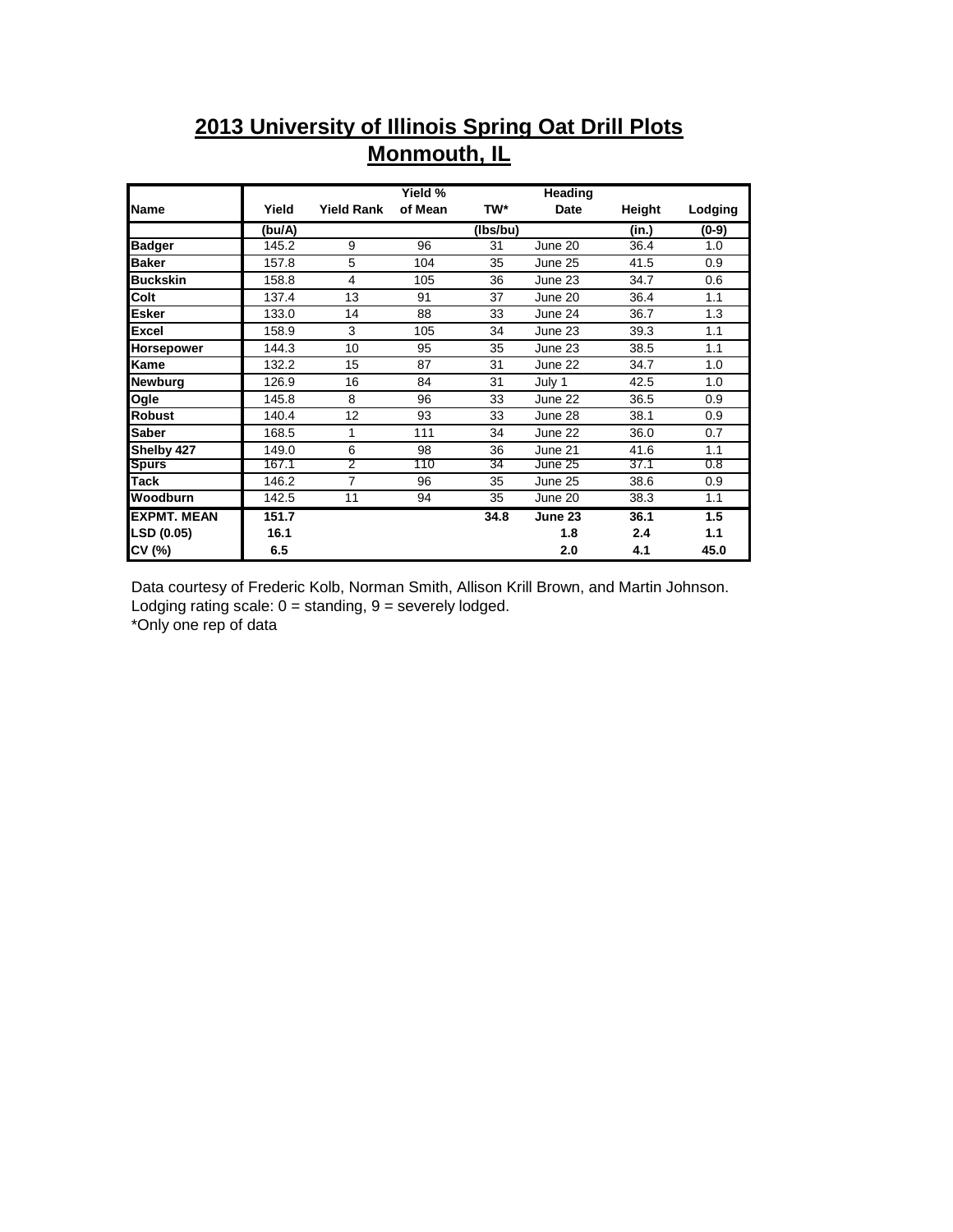## **2013 University of Illinois Spring Oat Drill Plots DeKalb, IL**

|                    |        |                   | Yield % of  |          |               |
|--------------------|--------|-------------------|-------------|----------|---------------|
| <b>Name</b>        | Yield  | <b>Yield Rank</b> | <b>Mean</b> | TW       | <b>Height</b> |
|                    | (bu/A) |                   |             | (Ibs/bu) | (in.)         |
| <b>Badger</b>      | 129.8  | 10                | 93          | N/A      | 33.0          |
| <b>Baker</b>       | 142.0  | 4                 | 102         | N/A      | 37.1          |
| <b>Buckskin</b>    | 142.0  | 5                 | 102         | N/A      | 33.5          |
| Colt               | 124.1  | 14                | 89          | N/A      | 36.8          |
| <b>Esker</b>       | 133.9  | 8                 | 96          | N/A      | 35.4          |
| <b>Excel</b>       | 153.7  | 1                 | 110         | N/A      | 36.6          |
| <b>Horsepower</b>  | 153.3  | $\overline{2}$    | 110         | N/A      | 34.6          |
| <b>Kame</b>        | 137.8  | $\overline{7}$    | 99          | N/A      | 35.0          |
| <b>Newburg</b>     | 121.2  | 15                | 87          | N/A      | 38.8          |
| Ogle               | 148.5  | 3                 | 106         | N/A      | 36.6          |
| <b>Robust</b>      | 127.2  | 12                | 91          | N/A      | 34.9          |
| <b>Saber</b>       | 140.2  | 6                 | 100         | N/A      | 35.8          |
| Shelby 427         | 129.3  | 11                | 92          | N/A      | 38.4          |
| <b>Spurs</b>       | 130.5  | 9                 | 93          | N/A      | 35.0          |
| <b>Tack</b>        | 110.2  | 16                | 79          | N/A      | 35.6          |
| Woodburn           | 124.5  | 13                | 89          | N/A      | 36.6          |
| <b>EXPMT. MEAN</b> | 139.8  |                   |             |          | 35            |
| LSD (0.05)         | 20.8   |                   |             |          | 1.7           |
| CV (%)             | 9.2    |                   |             |          | 3.1           |

Data courtesy of Frederic Kolb, Norman Smith, Allison Krill Brown and David Lindgren.